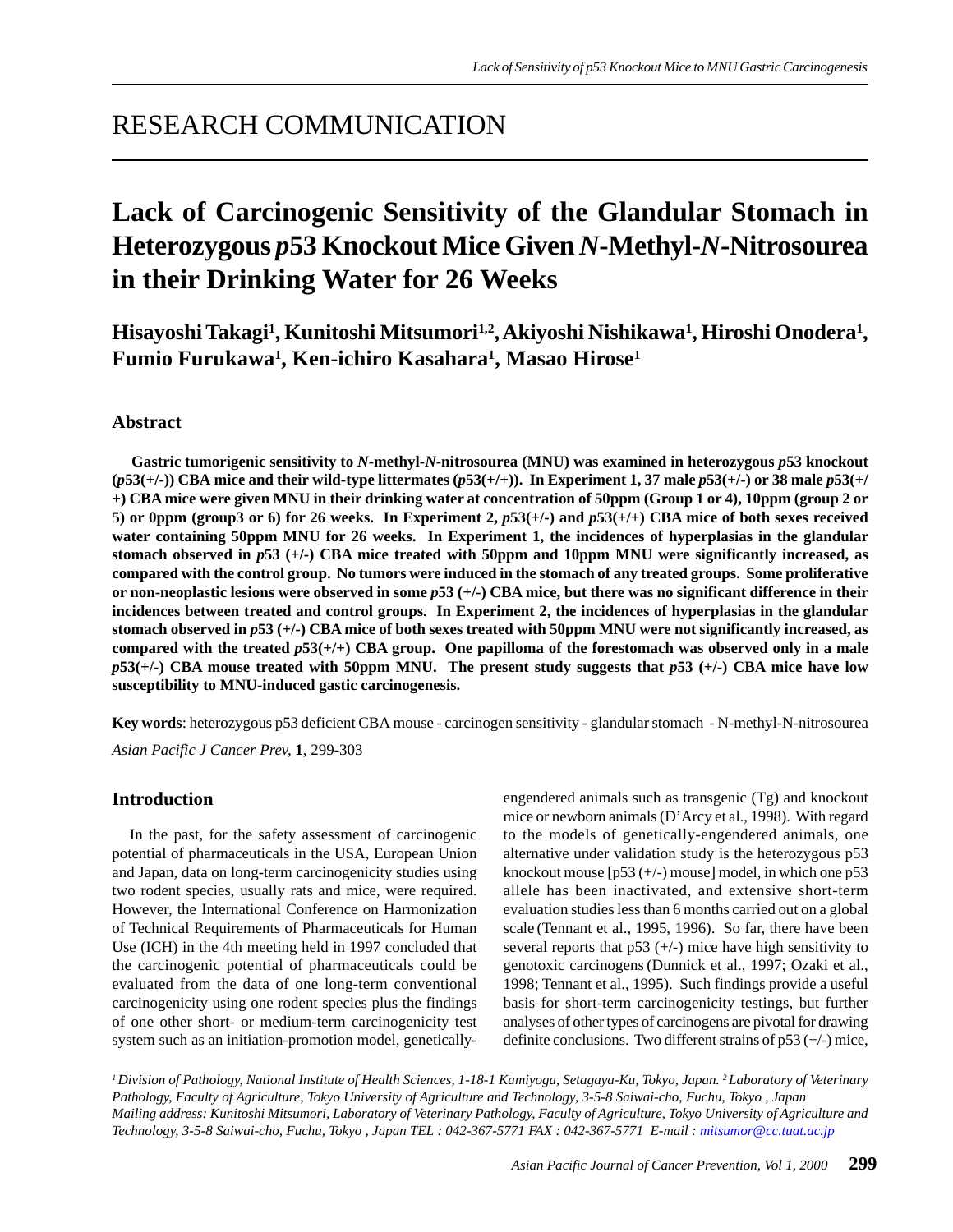#### *Hisayoshi Takagi et al*

heterozygous TSG p53<sup>R</sup> knockout mice [p53 (+/-) TSG mice] and  $p53 (+/-)$  CBA, have been used in Japan.  $p53 (+/-)$ TSG mice, in which exon 2 of the lateral p53 allele was inactivated, are maintained by Taconic Farms (Germantown, NY, USA), and were the offspring of the knockout mice derived from the mouse strain 129 back-crossed with the C57BL/6 lineage. Therefore, they were on a C57Bl/6 genetic background.  $p53 (+/-)$  CBA mice, in which exon 5 of the lateral p53 allele was inactivated (Tsukada et al., 1993), are maintained by Oriental Yeast Co. Ltd. (Tokyo, Japan). They were F1 offspring of heterozygous p53 deficient C57 BL/6J male mice back-crossed with CBA female mice. Therefore, they were on a CBA genetic background. It has been reported that the administration of a strong stomach carcinogen, Nmethyl-N-nitrosourea (MNU), to BALB/c or C3H mice results in good yields of adenocarcinomas in the glandular stomach (Tatematsu et al., 1992, 1993; Yamachika et al., 1998). In addition, Ohgaki et al. (2000) recently reported that gastric adenocarcinomas were induced both in p53  $(+/-)$  and p53 wild-type  $(+/+)$  mice of C57Bl/6 background at week 50 after the gastric intubation of 5  $\mu$ g/g body weight MNU 3 times/week for 5 weeks, and the development of the adenocarcinomas invading into the submucosa occurred only in p53  $(+/-)$  mice but not in p53  $(+/+)$  mice. The results of their study suggest that p53 (+/-) C57BL/6 mice are more susceptible to intragastric application of MNU than in p53  $(+/+)$  mice. However, it is not known whether the carcinogenic sensitivity to MNU in  $p53 (+/-)$  CBA mice is the same as that in  $p53 (+/-) TSG$  mice. In the present study, p53 (+/-) CBA mice were given water containing MNU to examine their carcinogenic sensitivity.

## **Materials and Methods**

#### *Animals and Chemicals*

 p53 (+/-) CBA mice and littermates (p53 (+/+) mice), kindly provided by Oriental Yeast Co. Ltd. (Tokyo, Japan), at 5-6 weeks of age, were housed at a maximum of 5 to a polycarbonated cage with white chips as bedding in an airconditioned animal room (room temperature,  $23+5^{\circ}$ C; relative humidity, 55+5%; lighting cycle, 12 light /12 dark cycle). Mice without abnormal findings after a 1-week acclimatization period were selected for study. They were allowed free access to a diet (Oriental CRF-1) throughout. MNU, from Sigma Chemical Co., (St Louis, MO), was dissolved in distilled water and freshly prepared three times per week.

#### *Protocols*

In Experiment 1, 37 male p53  $(+/-)$  and 38 male p53  $(+/$ +) mice were divided into 3 groups. Fifteen, 15 and 7 p53  $(+/-)$  and 15, 15 or 8 p53  $(+/+)$  animals, respectively, were given MNU in their drinking water at a concentration of 50ppm (Groups 1,4),10ppm (Groups 2,5) or 0ppm (Groups 3,6) for 26 weeks. In Experiment 2, 7 male and 10 female  $p53 (+/-)$  CBA mice and 10 male and 10 female  $p53 (+/+)$ CBA mice were given MNU in their drinking water at a

#### **Table 1. Incidences and Multiplicities of Gastric Proliferative Lesions in Experiments 1 and 2**

| Experiment 1                         |                      | Incidence $(\% )$          |            |  |  |
|--------------------------------------|----------------------|----------------------------|------------|--|--|
| Lesions                              |                      | $p53 (+/-)$ $p53 (+/+)$    |            |  |  |
| Hyperplasia in the glandular stomach |                      |                            |            |  |  |
|                                      | 50ppm MNU            | $6/13$ (46.1) <sup>*</sup> | 2/14(14.3) |  |  |
|                                      | 10ppm MNU            | $5/14$ (35.7)*             | 3/15(20.0) |  |  |
|                                      | 0ppm MNU             | 0/7(0)                     | 0/8(0)     |  |  |
| Papilloma in stomach                 |                      |                            |            |  |  |
|                                      | 50ppm MNU            | 0/13(0)                    | 0/14(0)    |  |  |
|                                      | 10ppm MNU            | 0/14(0)                    | 0/15(0)    |  |  |
|                                      | 0ppm MNU             | 0/7(0)                     | 0/8(0)     |  |  |
| Experiment 2                         |                      | Incidence $(\% )$          |            |  |  |
| Lesions                              |                      | $p53 (+/-)$ $p53 (+/+)$    |            |  |  |
| Hyperplasia in the glandular stomach |                      |                            |            |  |  |
| Male                                 |                      | 50ppm MNU $2/7$ (38.6)     | 2/10(20.0) |  |  |
| Female                               | 50ppm MNU            | $3/8$ (37.5)               | 2/10(20.0) |  |  |
|                                      | Papilloma in stomach |                            |            |  |  |
| Male                                 | 50ppm MNU            | 1/7(14.3)                  | 0/10(0)    |  |  |
|                                      | Female 50ppm MNU     | 0/8(0)                     | 0/10(0)    |  |  |
|                                      |                      |                            |            |  |  |

\* : Significantly different from the Oppm group at p<0.05



Fig. 1. Microscopic photographs of glandular stomach from  $p53$  (+/-) CBA mice of the control group (A) and 50ppm MNU group (B). Diffuse hyperplasia of the fundic gland is evident in the 50 ppm MNU group. H-E stain x40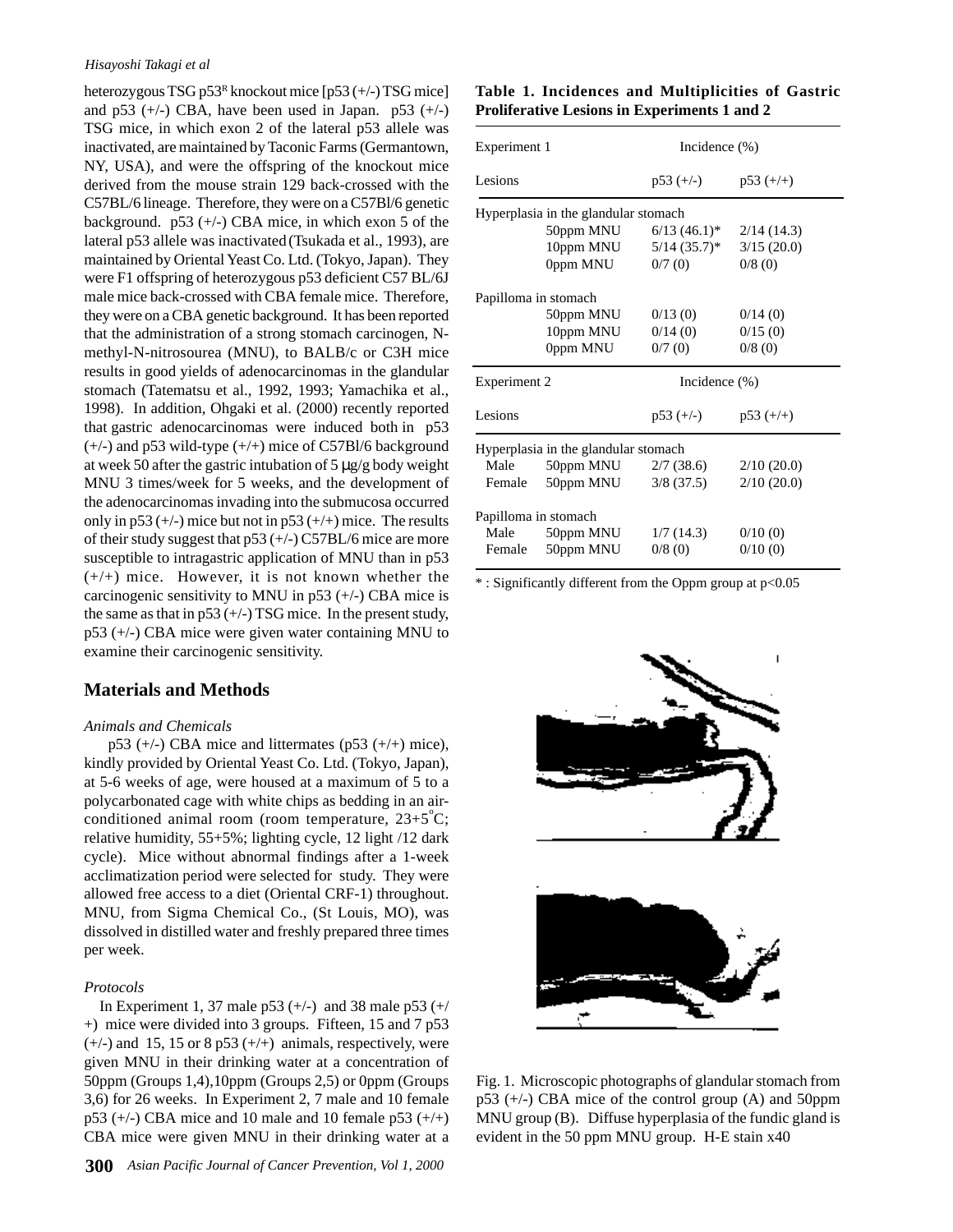|                      |                                      | MNU (ppm)      |              |                   |
|----------------------|--------------------------------------|----------------|--------------|-------------------|
|                      |                                      | $\overline{0}$ | 10           | 50                |
| $p53 (+/-)$          |                                      |                |              |                   |
|                      | No. of mice examined                 | 7              | 14           | 13                |
| Lung                 | Hyperplasia                          | 1(14)          | 1(7)         | 2(15)             |
|                      | Adenoma                              | $\Omega$       | $\Omega$     | 2(15)             |
| Liver                | Hepatocellular Foci                  | 1(14)          | 4(31)        | 2(15)             |
|                      | Hepatocellular Adenoma               | $\theta$       | 1(7)         | 1(8)              |
|                      | Cytoplasmic vacuolization of         |                |              |                   |
|                      | hepatocytes, centrilobular           | 4(57)          | 8(57)        | 7(54)             |
| Kidney               | Vacuolization, tubular epithelia     | 7(100)         | 14 (100)     | 13 (100)          |
|                      | Basophilic change, tubular epithelia | 2(29)          | 7(50)        | 6(46)             |
| $p53 (+/+)$ mice     |                                      |                |              |                   |
| No. of mice examined |                                      | 8              | 15           | 15                |
| Lung                 | Hyperplasia                          | $\Omega$       | $\mathbf{0}$ | $\overline{0}$    |
|                      | Adenoma                              | 0              | $\theta$     | $\left( 0\right)$ |
| Liver                | Hepatocellular Foci                  | $\theta$       | 1(7)         | 1(7)              |
|                      | Hepatocellular adenoma               | $\Omega$       | 1(7)         | 1(7)              |
|                      | Cytoplasmic vacuolization of         |                |              |                   |
|                      | hepatocytes, centrilobular           | 2(25)          | 3(20)        | 3(20)             |
| Kidney               | Vacuolization, tubular epithelia     | 6(75)          | 10(67)       | 12(80)            |
|                      | Basophilic change, tubular epithelia | 3(38)          | 5(33)        | 4(27)             |

| Table 2. Incidences of Proliferative or Non-Proliferative Lesions in $p53$ (+/-) and $p53$ (+/+) CBA mice of both sexes |  |
|-------------------------------------------------------------------------------------------------------------------------|--|
| given 50ppm MNU and killed at week 26 (Experiment 1)                                                                    |  |

## **Table 3. Incidences of Proliferative or Non-Proliferative Lesions in p53 (+/-) and p53 (+/+) CBA mice of both sexes given 50ppm MNU and killed at week 26 (Experiment 2)**

| Lesions                |                                                        | $p53 (+/-)$ | $p53 (+/+)$ |
|------------------------|--------------------------------------------------------|-------------|-------------|
| Males given 50ppm MNU  |                                                        |             |             |
|                        | No. of mice examined                                   | 7           | 8           |
| Lung                   | Hyperplasia                                            | 1(14)       | 2(25)       |
|                        | Adenoma                                                | 2(29)       | 3(38)       |
| Liver                  | Hepatocellular Foci                                    | 4(57)       | 3(30)       |
|                        | Hepatocellular adenoma                                 | $\Omega$    | $\Omega$    |
|                        | Cytoplasmic vacuolization of centrilobularhepatocytes  | 4(57)       | 5(63)       |
| Kidney                 | Vacuolization, tubular epithelia                       | 14 (100)    | 13 (100)    |
|                        | Basophilic change, tubular epithelia                   | 7(50)       | 6(46)       |
| Female given 50ppm MNU |                                                        |             |             |
| No. of mice examined   |                                                        | 10          | 10          |
| Lung                   | Hyperplasia                                            | 1(10)       | $\Omega$    |
|                        | Adenoma                                                | 1(10)       | 1(10)       |
| Liver                  | Hepatocellular Foci                                    | 0           | 0           |
|                        | Hepatocellular adenoma                                 | 0           | $\Omega$    |
|                        | Cytoplasmic vacuolization of centrilobular hepatocytes | 6(60)       | 5<br>(50)   |
| Kidney                 | Vacuolization, tubular epithelia                       | 10(67)      | 12 (80)     |
|                        | Basophilic change, tubular epithelia                   | 5(33)       | 4(27)       |

concentration of 50 ppm for 26 weeks, to examine whether there is any sex difference in the MNU carcinogenicity. At the end of the 26 week experimental periods, animals in Experiments 1 and 2 were subjected to a full autopsy and extensive organs and tissues were dissected out, fixed in 10% neutral buffered formalin, processed routinely, embedded in paraffin, sectioned at 4-5 µm, and stained with hematoxylin and eosin (H-E) for microscopic examination.

## **Results**

 In Experiment 1, the incidences of hyperplasias in the glandular stomach observed in p53 (+/-) CBA mice treated with 50ppm and 10ppm MNU were significantly increased, as compared with the control group (Table.1). No significant difference in the incidences of these hyperplasias was observed in treated  $p53 (+/+)$  CBA mice as compared with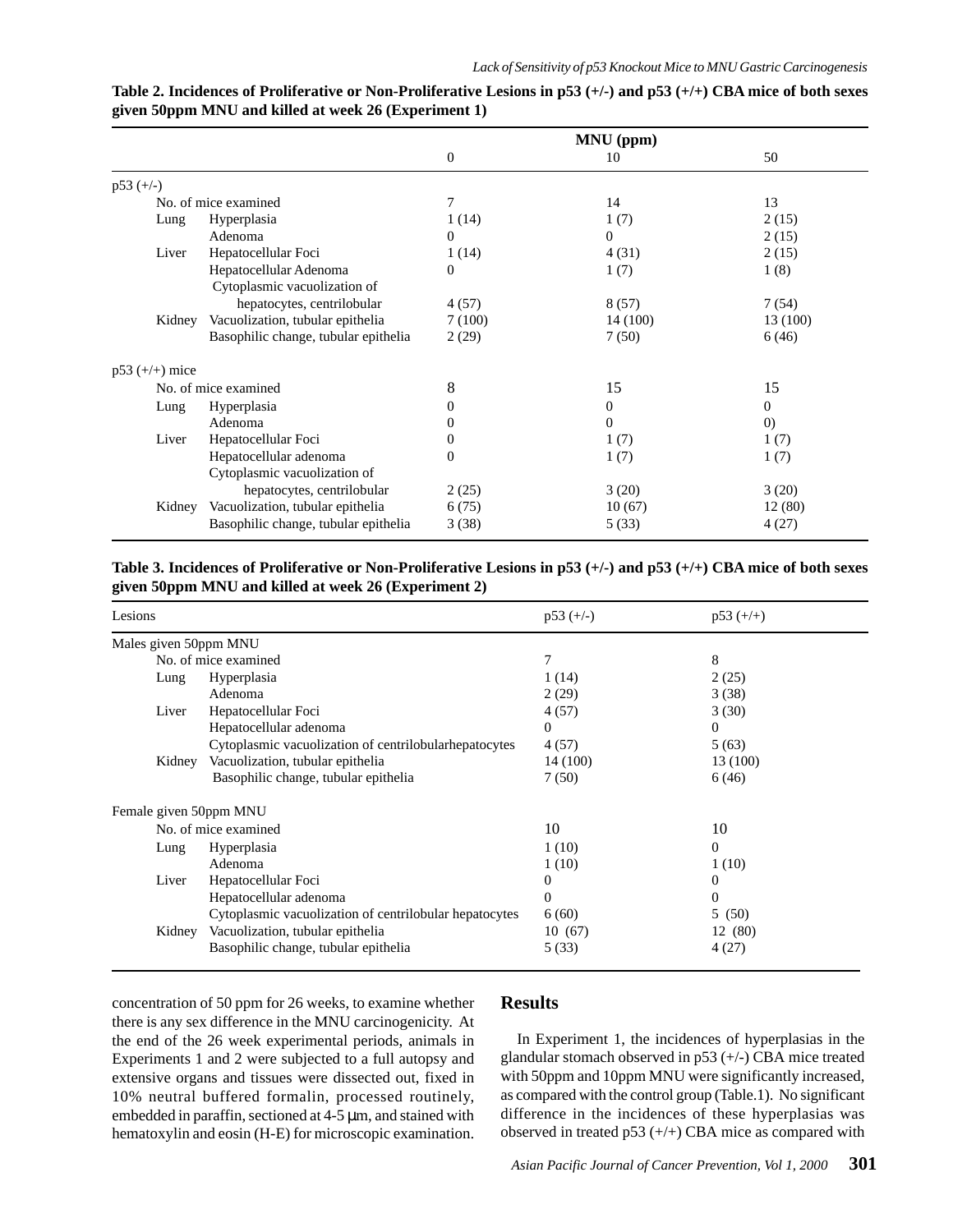the control. These hyperplasias were observed in the fundic gland (Fig.1). No tumors were induced in the stomach of any treated groups. Foci, hepatocellular adenomas, lung hyperplasias, lung adenomas, and vacuolization and/or basophilic change of renal proximal tubular epithelia were occasionally observed in some  $p53 (+/-)$  CBA mice treated with MNU, but there was no significant difference in there incidences between treated and control groups (Table 2).

 In Experiment.2, the incidences of hyperplasias in the glandular stomach observed in  $p53 (+/-)$  CBA mice of both sexes treated with 50ppm were not significantly increased, as compared with treated  $p53(+/+)$  CBA group. One papilloma of the forestomach was observed only in a male p53(+/-) CBA mouse treated with 50ppm (Table 1). Foci, hepatocellular adenomas, lung hyperplasias, lung adenomas, and vacuolization and/or basophilic change of renal proximal tubular epithelia were observed in some  $p53 (+/-)$  CBA mice of both sexes treated with 50ppm MNU, but there was no significant difference in their incidences between treated p53  $(+/-)$  and p53  $(+/+)$  CBA mice (Table 3).

#### **Discussion**

 MNU is a multipotent carcinogen and induces tumors in various tissues of experimental animals depending on the route of administration (IARC, 1978). It has been reported that glandular stomach adenocarcinomas developed in a dose-dependent manner from weeks 31 to 54 in C3H mice given MNU in their drinking water at a concentration of 120, 60, 30 or 0 ppm for 30 weeks (Tatematsu et al., 1993). Another experimental study, in which male BALB/c mice were given MNU in their drinking water at a concentration of 240 ppm on alternate weeks for 10 weeks, 120 ppm on alternate weeks for 20 weeks, 60 ppm for 20 weeks or 30ppm for 40 weeks and were killed at 50 weeks, demonstrated that glandular stomach carcinomas were more common in mice treated with a high concentration of MNU for a short period than with a low concentration of MNU for a long period (Yamachika et al., 1998).

 In addition, Ohgaki et al. recently reported that glandular stomach adenocarcinomas were induced in 2 of 8 homozygous p53 C57BL/6 mice (p53 (-/-) C57BL/6 mice that were subjected to gastric intubation of  $5 \mu g/g$  body weight MNU 3 times/week for 5 weeks and were killed *in extremis* before week 50 (IARC, 1978). In their study, such adenocarcinomas were induced both in  $p53$  (+/-) and  $p53$ wild-type  $(+/+)$  mice of C57BL/6 background, that were subjected to the same treatment and were reared without any further exposure up to 50 weeks, and the development of the adenocarcinomas invading into the submucosa occurred only in p53  $(+/-)$  C57BL/6 mice, not in p53  $(+/+)$ C57BL/6 mice. The results of their study suggest that p53 (-/-) and p53 (+/-) C57BL/6 mice are more susceptible to the intragastric application of MNU than  $p53 (+/+)$  mice. In their other study of  $p53$  (-/-) and  $p53$  (+/-) C57BL/6 mice, in which these animals were given water containing 30 ppm MNU for 10 weeks and killed at week 25, adenomas and adenocarcinomas of the grandular stomach were induced in both these knockout mice and the incidences of them in p53 (-/-) C57BL/6 mice were significantly increased as compared to p53 C57Bl/6 (+/-) mice (Tatematsu et al., personal observation).

 On the other hand, in the present study, hyperplasias of the glandular stomach were induced both in  $p53 (+/-)$  CBA and p53 (+/+) CBA mice given MNU for 26 weeks, but no tumors of the glandular stomach were induced in them except for only one forestomach papilloma in a male p53 (+/-) CBA mice receiving 50ppm MNU. The results of the present study strongly suggest that  $p53 (+/-)$  CBA mice have low susceptibility to MNU-induced gastric carcinogenesis, as compared to  $p53 (+/-)$  C57BL/6 mice.

Other  $p53 (+/-)$  C57BL/6 mice, called  $p53 (+/-)$  TSG mice, are maintained by Taconic Farms (USA). This mouse strain is highly sensitive to genotoxic carcinogens, such as N-butyl-N-(4-hydroxybutyl)nitrosamine (Ozaki et al., 1998) or *p*cresidine (Tennant et al., 1995), and skin carcinogenesis with 4-vinyl-1-cyclohexene diepoxide (Tennant et al., 1995). In addition, in further evaluation studies performed in the U.S. National Toxicology Program, in which an additional 11 chemicals have been tested, it was found that there was high concordance between the predicted and observed outcomes of the p53 bioassay in response to a variety of chemicals and pharmaceuticals, such as melphalan, 2,4 diaminotoluene, diethylstilbestrol, and 2,3,7,8 tetrachlorodibenzo-p-dioxin (Easin et al., 1998). In our previous study in which female  $p53 (+/-)$  and  $p53 (+/+)$  CBA mice were given an intraperitoneal injection of 120 mg/kg body weight of N-ethyl-N-nitrosourea (ENU) and were maintained without any other treatment for a further 26 weeks, uterine tumors (endometrial polyps as well as stromal sarcomas) and lung adenomas were induced in both  $p53 (+/-)$  and  $p53 (+/+)$  mice (Mitsumori et al., 2000). The incidences of uterine tumors (94%) and lung adenomas  $(81\%)$  in p53 (+/-) mice significantly increased as compared to those (37 and 42 %, respectively) in  $p53 (+/+)$  CBA mice. Based on these results, it has been suggested that female p53 (+/-) CBA mice are also very susceptible to ENUinduced carcinogenesis, as compared to  $p53 (+/+)$  CBA mice.

 However, the results of the present study do not unequivocally support the above conclusion, and suggest that there is a strain difference in carcinogen sensitivity between p53  $(+/-)$  CBA and p53  $(+/-)$  C57BL/6 mice with regard to genotoxic carcinogens. In conclusion, when p53 (+/-) mice are planned to be used for the evaluation of carcinogenic potential of newly-developed chemicals, this strain difference for  $p53 (+/-)$  mice should be taken into account.

## **Acknowledgments**

 This work was supported in part by a Grant-in-aid from the Ministry of health and Welfare.